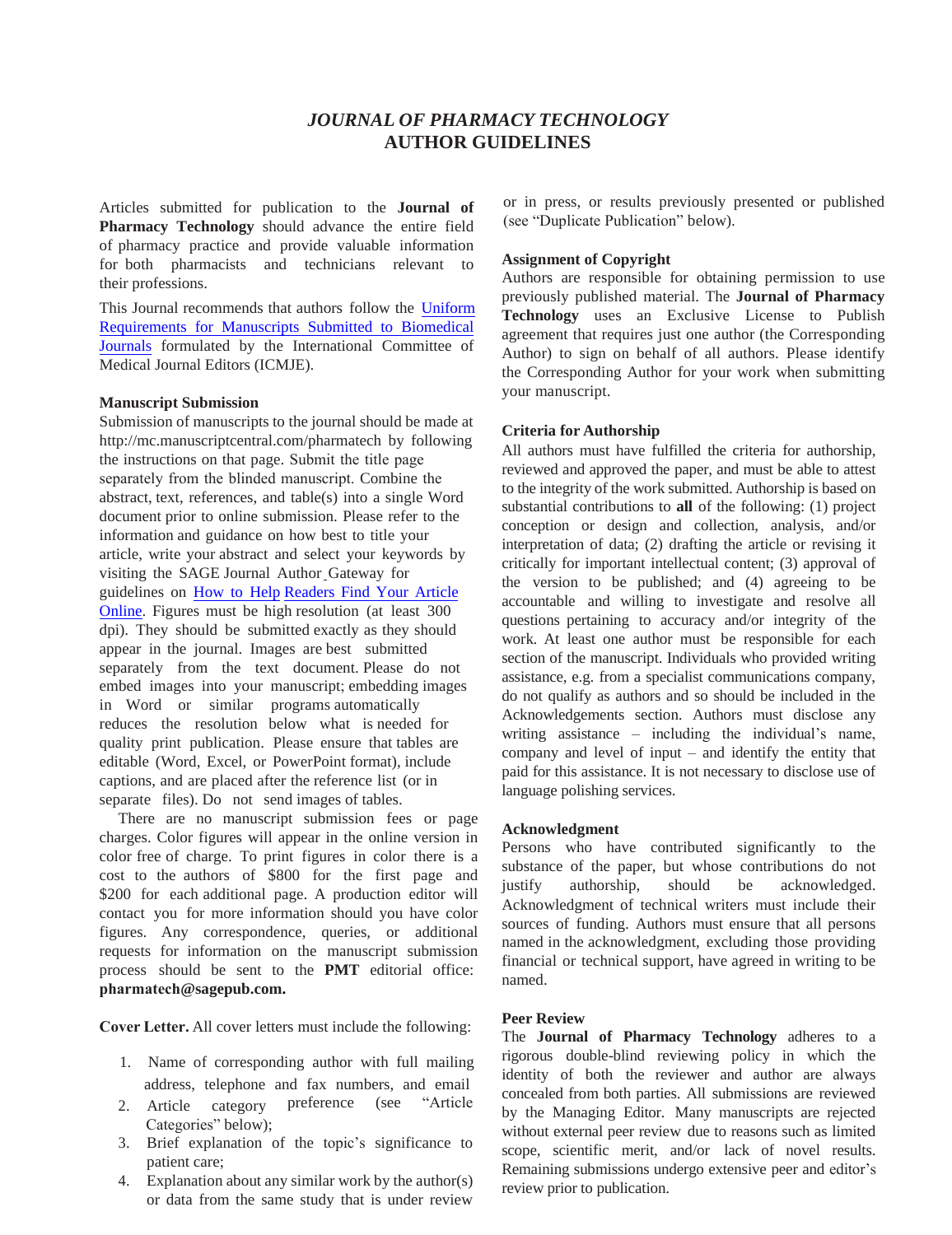We request peer reviewers to submit comments online by following a secure link provided in the editor's email within 10 days. Peer reviewers and editors are required to disclose any potential financial and non-financial conflicts of interest. In most cases, comments provided by two to four peer reviewers are used by the editors in making a decision about acceptance or rejection of each manuscript.

#### **Contributor's Publishing Agreement**

Before publication, SAGE requires the author as the rights holder to sign a Journal Contributor's Publishing Agreement. SAGE's Journal Contributor's Publishing Agreement is an exclusive license agreement which means that the author retains copyright in the work but grants SAGE the sole and exclusive right and license to publish for the full legal term of copyright. Exceptions may exist where an assignment of copyright is required or preferred by a proprietor other than SAGE. In this case copyright in the work will be assigned from the author to the society. For more information please visit our [Frequently Asked Questions](http://www.sagepub.co.uk/authors/journal/permissions.sp) on the SAGE Journal Author Gateway.

#### **Open Access and Author Archiving**

**PMT** offers optional open access publishing via the SAGE Choice program. For more information please visit the [SAGE Choice website.](http://www.uk.sagepub.com/sagechoice.sp) For information on funding body compliance, and depositing your article in repositories, please visit [SAGE Publishing Policies](http://www.uk.sagepub.com/journalgateway/pubPolicies.htm) on our Journal Author Gateway.

#### **OTHER CONSIDERATIONS FOR MANUSCRIPT SUBMISSION**

**Plagiarism: Journal of Pharmacy Technology** and SAGE take issues of copyright infringement, plagiarism, or other breaches of best practice in publication very seriously. We seek to protect the rights of our authors and we always investigate claims of plagiarism or misuse of articles published in the journal. Equally, we seek to protect the reputation of the journal against malpractice. Submitted articles may be checked using duplicationchecking software. Where an article is found to have plagiarized other work or included third-party copyright material without permission or with insufficient acknowledgement, or where authorship of the article is contested, we reserve the right to take action including, but not limited to: publishing an erratum or corrigendum (correction); retracting the article (removing it from the journal); taking up the matter with the head of department or dean of the author's institution and/or relevant academic bodies or societies; banning the author from publication in the journal or all SAGE journals, or appropriate legal action.

**Duplicate publication:** Work that has been published or is described in an article submitted for publication elsewhere may not warrant further consideration. It is the corresponding author's responsibility to inform the editor about all submissions and previous reports describing the same work.

**Permission to use copyrighted material:** Written permission (original stamp/signature) from the publisher, organization, or person who holds copyright is necessary for use of previously published tables, figures, or other copy- righted material.

**Supplementary materials:** This journal is able to host additional materials online (e.g. datasets, podcasts, videos, images etc.) alongside the full-text of the article. These will be subjected to peer-review alongside the article. For more information please refer to our guidelines on submitting supplementary files, which can be found within our [Manuscript Submission Guidelines p](http://www.uk.sagepub.com/journalgateway/msg.htm)age.

**Manuscript information form:** Stylistic and formatting requirements for the journal will be sent to authors as they are asked to revise or complete their manuscripts. The instructions on this guideline form must be followed or authors may risk having production of their papers delayed while proper formatting is implemented.

**Informed consent:** Identifying information should not be present in written descriptions or photographs of persons unless considered essential for scientific purposes. In such cases written informed consent from the person must be obtained by the authors, with documentation included with the manuscript submission.

**Conflict of interest statement:** Authors must report any conflicts of interest including, but not limited to, consulting fees, paid expert testimony, employment, grants, honoraria, patents, royalties, stocks, or other financial or material gain that may involve the subject matter of the manuscript. If there are no conflicts, authors should make a statement of this fact.

**Animal rights policy:** This journal does not accept animal studies.

**Clinical trials: PMT** conforms to the [ICMJE requirement](http://www.icmje.org/recommendations/browse/publishing-and-editorial-issues/clinical-trial-registration.html) that clinical trials are registered in a WHO-approved public trials registry at or before the time of first patient enrolment as a condition of consideration for publication. The trial registry name and URL, and registration number must be included at the end of the abstract.

**Reporting guidelines:** The relevant [EQUATOR Network](http://www.equator-network.org/) reporting guidelines should be followed depending on the type of study. For example, all randomized controlled trials submitted for publication should include a completed [Consolidated Standards of Reporting Trials \(CONSORT\)](http://www.consort-statement.org/downloads) flow chart as a cited figure, and a completed CONSORT checklist as a supplementary file.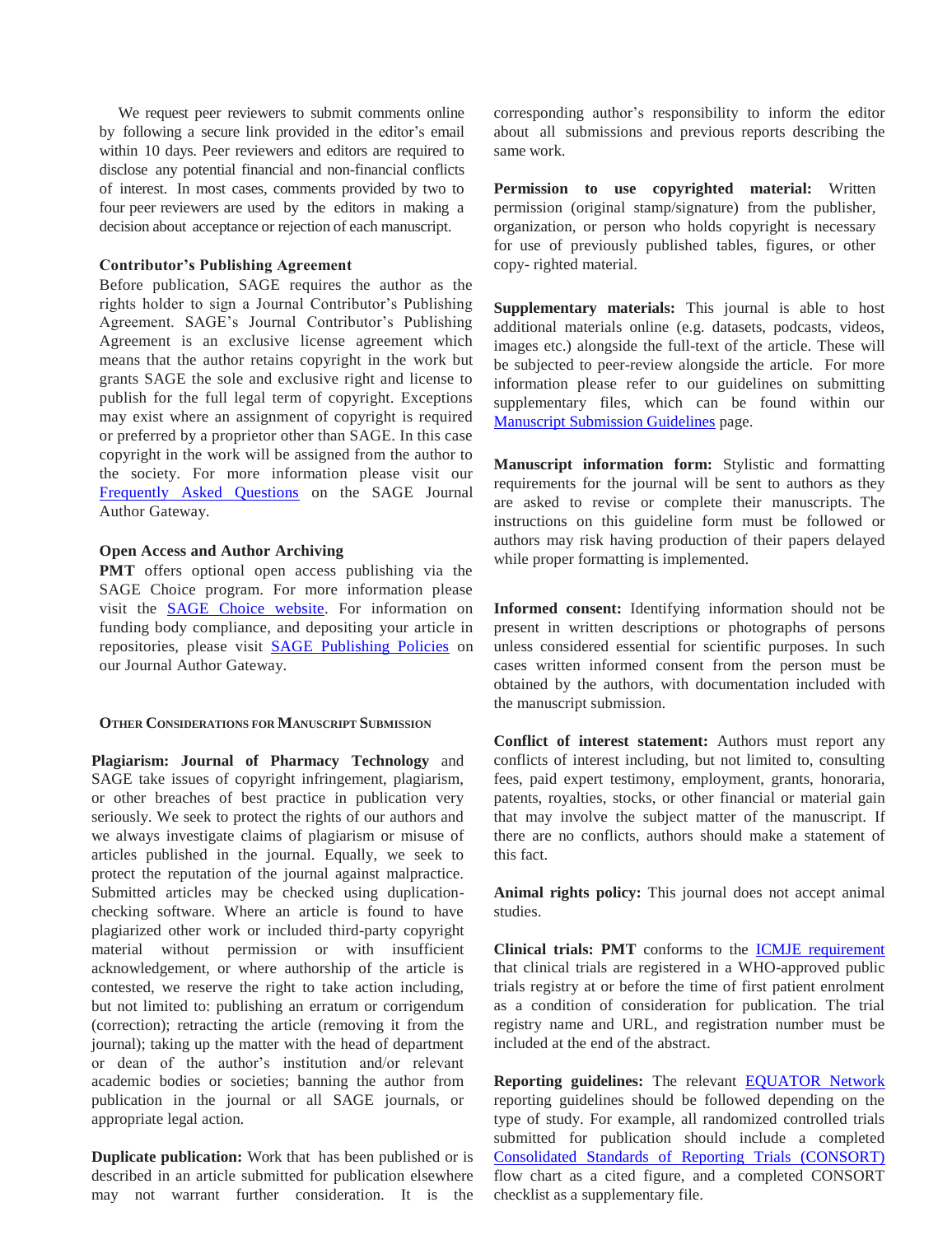**Publication ethics:** SAGE is committed to upholding the integrity of the academic record. We encourage authors to refer to the Committee on Publication Ethics' [International](http://publicationethics.org/files/International%20standards_authors_for%20website_11_Nov_2011.pdf)  [Standards for Authors](http://publicationethics.org/files/International%20standards_authors_for%20website_11_Nov_2011.pdf) and view the Publication Ethics page on the [SAGE Author Gateway](https://uk.sagepub.com/en-gb/eur/ethics-responsibility) 

# **Production**

**SAGE production:** Your SAGE Production Editor will keep you informed as to your article's progress throughout the production process. Proofs will be sent by PDF to the corresponding author and should be returned promptly.

**Article access:** SAGE provides authors with online access to their final article.

**Online first publication:** Online First allows final revision articles (completed articles in queue for assignment to an upcoming issue) to be published online prior to their inclusion in a final journal issue which significantly reduces the lead time between submission and publication. For more information please visit our [Online First Fact Sheet.](http://online.sagepub.com/sphelp/SageColl_PAP.dtl)

**ORCID:** As part of our commitment to ensuring an ethical, transparent and fair peer review process SAGE has become a supporting member of **ORCID**, the Open [Researcher and Contributor ID.](http://orcid.org/) ORCID provides a persistent digital identifier that distinguishes researchers from every other researcher and, through integration in key research workflows such as manuscript and grant submission, supports automated linkages between researchers and their professional activities ensuring that their work is recognized. The collection of ORCID iDs from corresponding authors is now part of the submission process of this journal. If you already have an ORCID iD you will be asked to associate that to your submission during the online submission process. If you do not already have an ORCID iD please follow this [link](https://orcid.org/register) to create one.

**English language editing services:** Authors seeking assistance with English language editing, translation, or figure and manuscript formatting to fit the journal's specifications should consider using SAGE Language Services. Visit [SAGE Language Services](http://languageservices.sagepub.com/en/) on our Journal Author Gateway for further information.

# **Article Categories**

**RESEARCH REPORTS:** Original research in v o l v ing medication effectiveness, safety, pharmacoeconomics, pharmacokinetics, pharmacogenomics, interactions, adherence and use, and technician and pharmacy practice. Meta-analyses are also considered research. Well-designed prospective studies are given highest priority for acceptance. Limitations of studies must be stated in the text. All reports must include, when applicable, a statement in the Methods section that the work was conducted in compliance with Institutional Review Board/Human Subjects Research Committee requirements.

Abstract: no more than 250 words; Text: 3000 words References: 30; Tables/figures: 4

**REVIEW ARTICLES:** Comprehensive, significant, critical, and analytical reviews that include essential information on a well-delineated subject. Reviews must synthesize and critically evaluate available data rather than simply describing the findings.

**New Drug Approvals:** Brief reviews of single drug entities that have recently received FDA approval. Abstract: no more than 250 words; Text: 2000 words References: 50; Tables/ figures: 2

**Formulary Forum:** Comprehensive, comparative reviews of single drug entities to aid in the understanding of the merits of the agent relative to others in its class. Abstract: no more than 250 words; Text: 4000 words References: 100; Tables/figures: 4

**Therapeutic Controversies:** Critical and balanced assessments of current problems or controversial issues in clinical therapeutics that provide recommendations based on literature and clinical experience.

Abstract: no more than 250 words; Text: 4000 words References: 100; Tables/figures: 4

**SPECIAL CONTRIBUTIONS:** Articles on unusual, topical, or historical subjects that are of unique interest or importance. Please contact the Editorial Office prior to submission.

**EDITORIALS AND COMMENTARIES:** Viewpoints on diverse, controversial, or topical subjects. Contact the Editorial Office prior to submission.

Abstract: 100 words (unstructured); Text: 1500 words References: 15; Tables/figures: 1

**LETTERS AND COMMENTS:** Letters and comments should address areas related to technician or clinical practice, research, or education, including recently published articles. Letters are limited to no more than five authors. Before submitting a letter describing an adverse drug reaction, the Naranjo ADR probability scale (Clin Pharmacol Ther*.* 1981;30:239-245) or other validated scale should be used to assess the likelihood that the events were drug-related. Likewise, for reports of drug interactions, the DIPS scale (Ann Pharmacother*.*  2007;41:674-680. DOI 10.1345/ aph. 1H423) or another validated scale should be applied. Ranking from the scale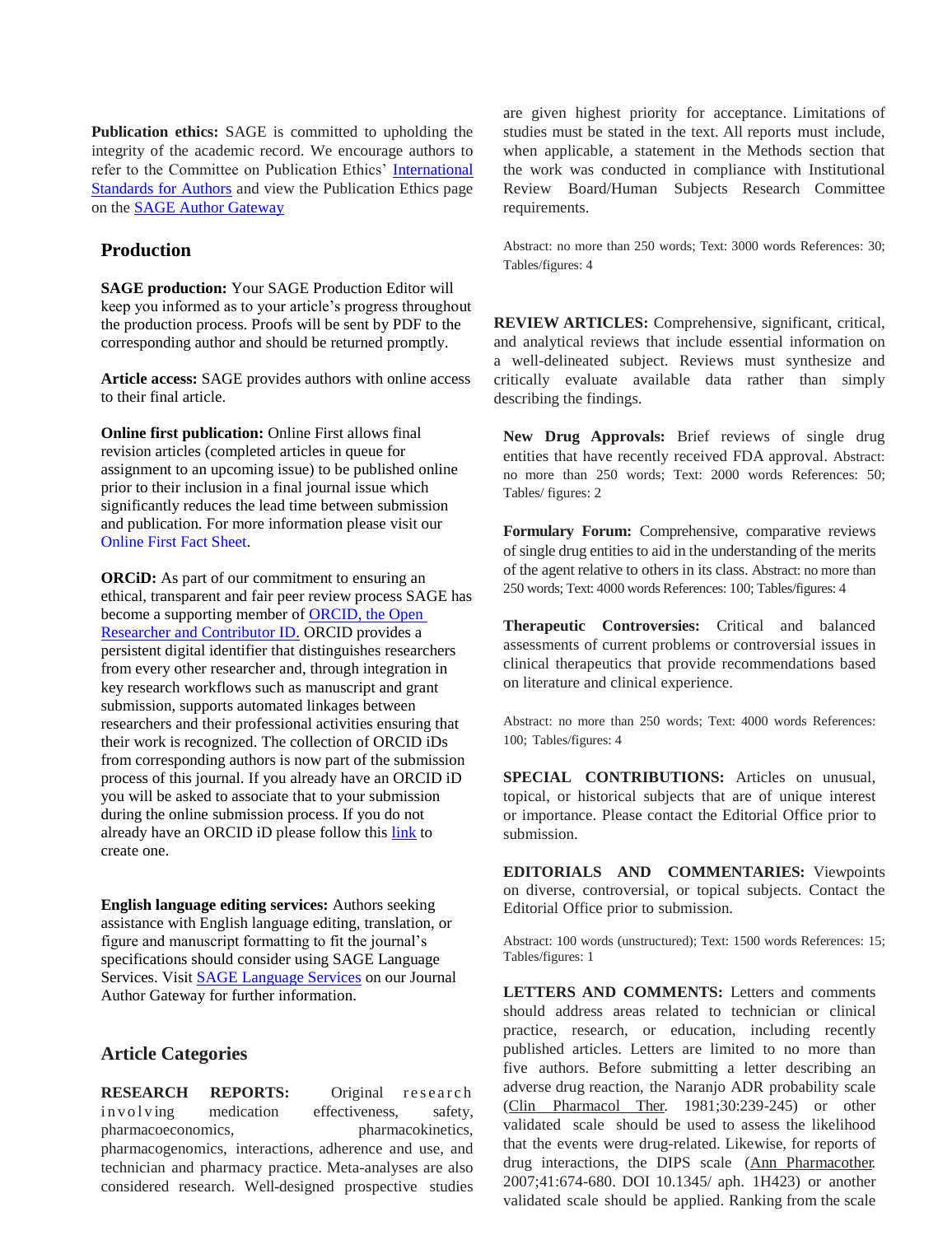must be included in the text. Priority is given to letters for which the scores indicate a probable or definite association. Comments must be submitted within 6 months of an article's publication.

Abstract: none required; Text: 500 words References: 5; Tables/figures: 1

# **Style Guidelines**

Authors are required to follow the **Journal of Pharmacy Technology** style, which is consistent with the American Medical Association Manual of Style, 11<sup>th</sup> [edition](http://www.amamanualofstyle.com/) at htt[p://www.amamanualofstyle.com/](http://www.amamanualofstyle.com/).

**Manuscript Preparation:** Manuscripts should be prepared using a standard 12-point font on 8.5 x 11.0 inch (216 x 279 mm) paper (ISO A4 also acceptable), with margins of at least 1 inch (25 mm). It should be double-spaced, including title page, abstract, text, acknowledgments, references, tables, and figure legends. Pages must be numbered.

**Title Page:** The title page should contain:

- 1. Article title (concise, but indicating main focus of paper);
- 2. Name of each author in line-by-line fashion. Please ensure that the appearance and spelling of author names and surnames is correct and in accordance with previous publications;
- 3. Highest academic degree held by each author. Please list graduate-level degrees only per AMA guidelines;
- 4. Names of departments and institutions with which each author is affiliated;
- 5. Name, address, telephone and fax numbers, and email address of corresponding author;
- 6. Name, address, fax number, and email address of author to whom reprint requests should be sent, if different from corresponding author;
- 7. Statement pertaining to funding and conflict of interest (see "Conflict of Interest Statement" above);
- 8. Information about presentation of the work as an abstract or poster, if applicable;
- 9. Separate word counts of abstract, main text, and references; and
- 10. Key words for purposes of indexing and searching.

### **STRUCTURED ABSTRACT**

Abstracts should be no more than 250 words. All manuscripts submitted to the **Journal of Pharmacy Technology**, with the exception of Editorials, Commentaries, and Letters, require an abstract that is structured with the appropriate headings as shown below. (Editorials and Commentaries require an unstructured abstract up to 100 words in length.)

# **RESEARCH REPORTS**

## **Background**

Brief (2–3 sentences) description of why the study is needed and its importance to the field.

## **Objective**

- 1. Concise (1–2 sentences) statement of the objective or hypothesis to be addressed.
- 2. Primary objective identified and stated first, followed by any key secondary objectives.

## **Methods**

- 1. Design*:* Clear statement of the study's design, including all aspects (eg, parallel group, randomized, blinded). Indicate if Institutional Review Board or other ethical considerations were needed and/or approved.
- 2. Participants and setting: The most pertinent inclusion and exclusion criteria, and the setting within which the study was conducted.
- 3. Interventions: Complete details on treatment (eg, drug dose, route of administration, and duration of administration) and, if pertinent, control interventions.
- 4. Outcome: Primary and secondary outcome measures, identified as such.

### **Results**

- 1. Number of participants: Total number, with breakdown into defined groups (eg, treatment, control) shown, followed by number of participants analyzed, again with breakdown into defined groups shown.
- 2. Outcome: Numbers of participants and events shown, with summary of the outcome in each group reported as effect size (eg, relative risk, odds ratio) and precision (confidence interval). Data on all outcome measures and any negative and/or non-significant findings must be included.
- 3. Adverse events/safety: Any unintended effects shown; if none, that should be stated.
- 4. Limitations: Factors affecting accuracy or generalizability of results (eg, small sample size, open-label design).

### **Conclusions**

1. Conclusions (not summary) of the study, based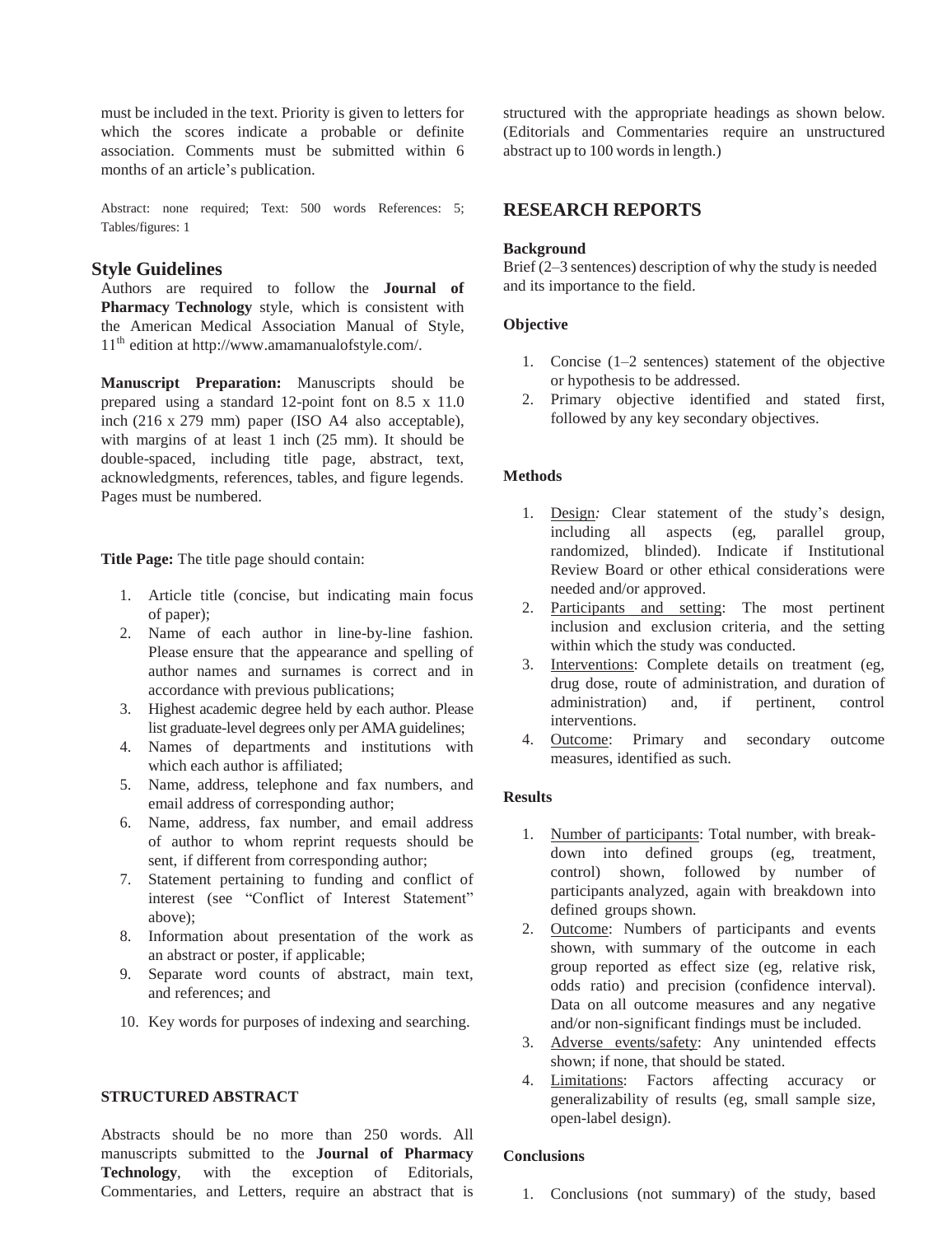only on the results shown, with balance of benefits and harms.

2. Clinical application of the findings, based only on the data obtained (ie, avoid overgeneralization) and whether more study is needed before findings should be implemented into clinical practice

## **Research Report abstract example:**

**Background:** Argatroban is the only commercially available Food and Drug Administration (FDA)–approved anti-coagulant for managing heparin-induced thrombocytopenia (HIT). However, bivalirudin may be an attractive alternative. **Objective:** To assess the efficacy and safety of argatroban and bivalirudin in patients with suspected HIT. **Methods:** This single-center, retrospective analysis included patients who received argatroban or bivalirudin for at least 24 hours between January 1, 2000, and June 30, 2020. The primary end point assessed anticoagulation goals, specifically time to therapeutic activated partial thromboplastin time (aPTT) goal and percentage of aPTT values within therapeutic range. Secondary end points included new thromboembolic events, bleeding, and mortality. **Results:**  Of the 68 patients who met the inclusion criteria, 48 received argatroban and 20 received bivalirudin. Baseline characteristics were similar between the 2 groups except for age, percentage of patients with liver dysfunction, aPTT immediately prior to drug initiation, and the serotonin release assay results. The mean  $\pm$  SD times to reach therapeutic aPTT goal for argatroban and bivalirudin were  $14 \pm 15$  and  $7 \pm 8$  hours, respectively ( $P = 0.024$ ). The mean  $\pm$  SD percentage of aPTT values within therapeutic aPTT goal was  $69\% \pm 23\%$  for argatroban and 84%  $\pm$  18% for bivalirudin ( $P = 0.005$ ). Rates of thromboembolic events were similar between the 2 groups, as were the rates of bleeding and all-cause mortality. **Conclusions:** Bivalirudin appears to reach therapeutic aPTT goal faster with more aPTT values within therapeutic aPTT goal while achieving similar clinical outcomes. Although not approved by the FDA for managing HIT, bivalirudin may be an attractive alternative anticoagulant.

# **REVIEW ARTICLES**

### **Objective**

Explain the rationale and goals for the review.

### **Data Sources**

Provide specific search details in the abstract and specify the resources employed in the search and include date ranges, search terms, and limits.

### **Study Selection and Data Extraction**

Quantify the original reports included and how they were chosen, as well as the methods used for abstracting

### the data. **Data Synthesis**

Summarize main results and provide interpretation of the data from various studies.

### **Conclusions**

Summarize the key "take-home" points from the review. NOTE: Reviews that can only conclude with the suggestion that "additional studies are needed" will be of a lower priority than reviews that can provide direct clinical recommendations or assessments as based on the literature being reviewed.

## **Review Article abstract example:**

**Objective:** To evaluate the safety and efficacy of droperidol for the relief of acute migraine headaches. **Data Sources:**  A MEDLINE search (1986 to August 2020) was performed using the following keywords and associated medical subject headings: droperidol*,* inapsine*,* headache*,*  migraine*,* and migraine disorder*.* **Study Selection and Data Extraction:** The search was conducted to identify randomized controlled trials comparing droperidol with placebo or an active control in adult patients with acute migraine headaches that were published in English. Primary end points included acute headache improvement after the intervention. Safety end points included the frequency of extrapyramidal symptoms, somnolence, and cardiac adverse effects. **Data Synthesis:** In all, 5 manuscripts were included in this review. Patients presenting to the emergency department with acute headache desire rapid pain relief, which was the primary objective in each of the evaluated studies. Droperidol was better than placebo and at least as effective as comparator drugs such as prochlorperazine, meperidine, or olanzapine using droperidol doses of 2.5 to 5 mg, given either intramuscularly (IM) or intravenously (IV). The most commonly reported adverse effects were extra- pyramidal symptoms and sedation. Cardiac adverse effects were not reported in any of the studies; however, only 2 articles described using cardiac monitoring. **Conclusions:**  Parenteral droperidol is an effective option for the treatment of acute migraine. The minimum effective dose is 2.5 mg given IM or IV. Clinicians must be aware of the risk for adverse events, select appropriate patients, perform EKG monitoring for patients at risk of QTc prolongation, and institute treatment if necessary.

**Text:** Appropriate headings and subheadings should be used liberally throughout the text. Abbreviations must be defined upon first use in the text. Use of abbreviations should be limited to, for example, lengthy terms; the majority of drug names should not be abbreviated. USANs or, when appropriate, chemical names, must be used for all drugs. Manufacturers' code numbers should be used only when a generic name is not yet available. Trade names should be included only to distinguish between different trade preparations, for some combination drugs, or in reviews of drugs that have been recently approved by the FDA.